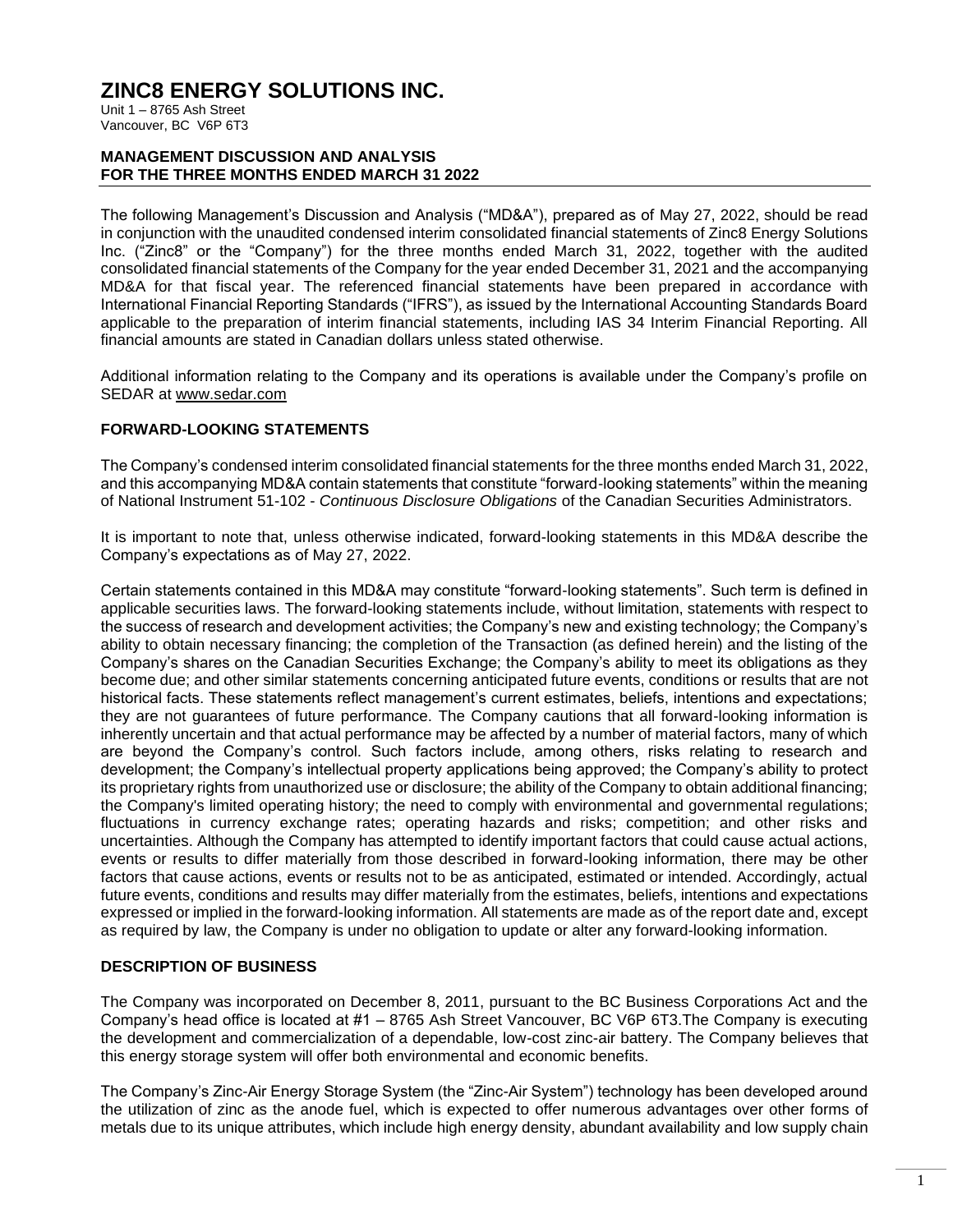MD&A March 31, 2022

risk. The regenerative system does not require fuel replacement and offers scalable energy capacity through the simple introduction of additional fuel tanks.

On December 19, 2017, there was a change of control event whereby MGX Minerals Inc. ("MGX") acquired all of the outstanding common shares of the Company in exchange for common shares of MGX and cash considerations. On April 3, 2018, MGX announced it would pursue a reorganization, pursuant to which it would spin-out its interests in the Company, resulting in the Company becoming listed as a separate company on the Canadian Securities Exchange ("CSE") (the "Transaction"). On July 15, 2019, the Company filed a Listing Statement outlining the full details of the Transaction. Additional information is also contained in news releases of Zinc8 dated July 9, 2019, and July 22, 2019 available on Sedar.com

### **OVERALL PERFORMANCE**

The Company's operations are not currently revenue generating and the Company will need to continue to rely on its ability to obtain the necessary financing through grants and other financings to complete the development of zinc-air flow batteries.

#### **Zinc-Air Technology**

The Company's zinc-air technology consists of three major components: the fuel tank where zinc particles and a potassium hydroxide (KOH) electrolyte are stored; the cell stack where the fuel is converted to electrical power; and the regenerator unit where the electrical power is converted back to fuel. In operation, electrical energy from a source is used to convert zinc oxide to zinc metal in the regenerator unit. The zinc "fuel" thus created is stored in the fuel tank until required. When stored energy is to be released, the zinc fuel is pumped into the cell stack where it reacts with atmospheric oxygen to produce electricity.

The system is designed to deliver power in the range of 20kW to 1MW and energy in the range of 160kWh to 8MWh. The system can be configured to support a wide range of discharge power, recharge power and duty cycle requirements.

The Company has engaged in the development of a zinc-air flow battery technology to participate in behind the meter (BTM), front of the meter (FTM), and microgrid markets. The system will provide various services such as peak shaving, bill management, peak demand reduction, backup power and demand response, energy arbitrage, and distribution & transmission deferral, etc. To date, Zinc8 has been awarded over 20 patents covering its energy storage technology.

#### **COOPERATION AGREEMENT**

The Company entered into a Cooperation agreement (the "Agreement") dated December 24, 2019 with The Power Authority of the State of New York for the installation of a 100kW/1MWh Zinc-Air Battery Energy Storage System in New York State.

Under the Agreement with the NYPA, the NYPA agreed to collaborate with the Company and contribute to a research and development project through its participation in aspects of design and fabrication of a zinc air energy storage system, the demonstration of the system and the Company agreed to collaborate with the NYPA to pursue the research and development project.

The NYPA agreed to contribute the following monetary contributions to the Company for the research and development of the Product:

- First Contribution \$835,000 USD (CAD\$ 1,109,632 received in 2020), to be paid within 30 days following the Effective Date of this Agreement.
- Second Contribution \$0 USD, to be paid after 6 months following the Effective Date of this Agreement, after receipt and approval of the first interim fiscal report for the first 6-month period, but not before actual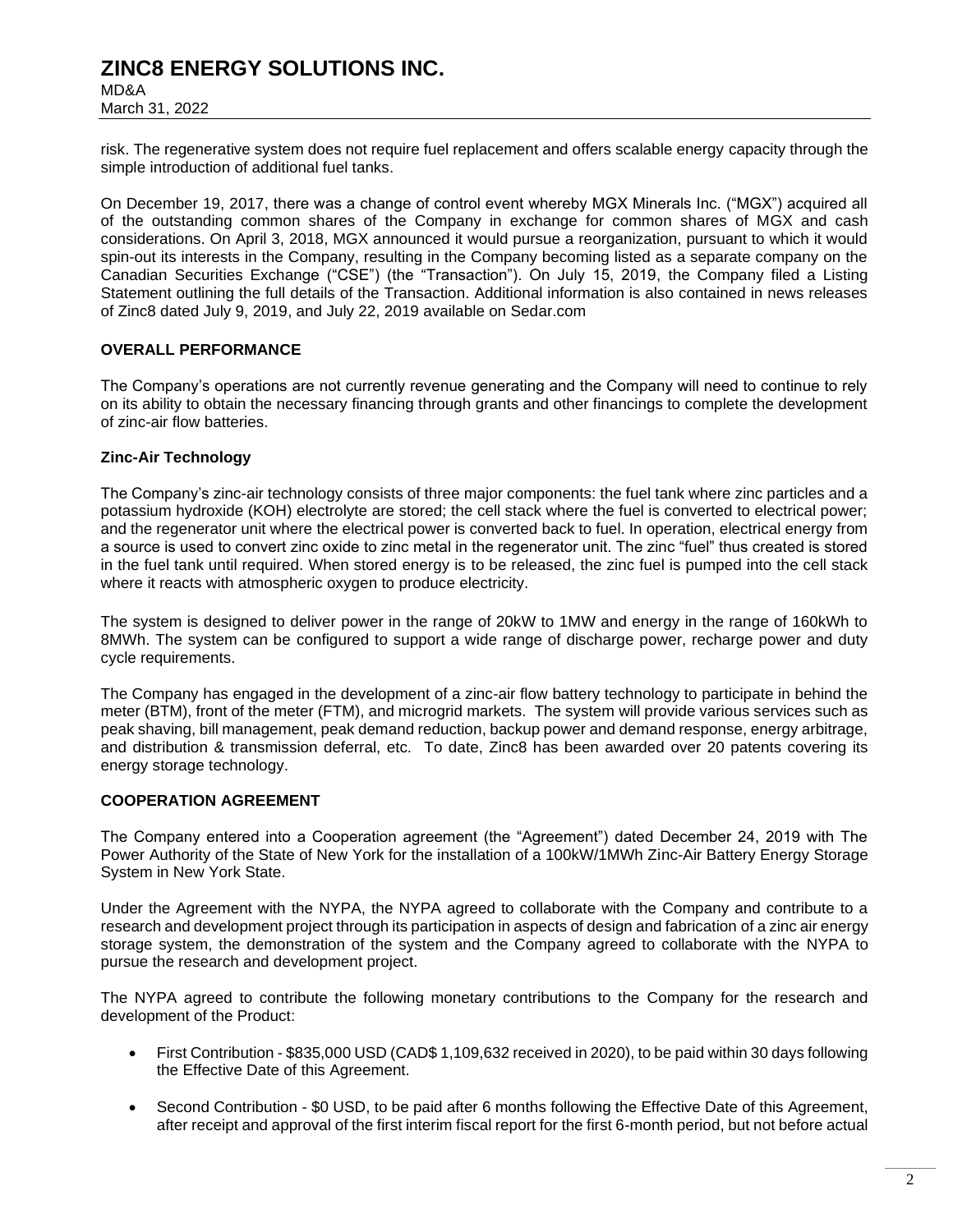March 31, 2022

qualified expenses and the Company's project expenses have equaled or exceeded the minimum required expenditures.

Minimum Required Qualified Expenses: \$355,000 USD Minimum Required Company's Project Expenses: \$0

• Third Contribution - \$0 USD, to be paid after 12 months following the Effective Date of this Agreement, after receipt and approval of the second interim fiscal report for the second 6-month period, but not before actual qualified expenses and the Company's project expenses have equaled or exceeded the minimum required expenditures.

Minimum Required Qualified Expenses: \$835,000 USD Minimum Required Company's Project Expenses: 80% of \$2,950,000 USD

• Fourth Contribution - \$160,000 USD, to be paid after 18 months following the Effective Date of this Agreement, after receipt and approval of the third interim fiscal report for the third 6-month period, but not before actual qualified expenses and the Company's project expenses have equaled or exceeded the minimum required expenditures.

Minimum Required Qualified Expenses: \$995,000 USD Minimum Required the Company's Project Expenses: 80% of \$4,100,000 USD

• Fifth Contribution - \$380,000 USD, to be paid after 24 months following the Effective Date of this Agreement, after receipt and approval of the fourth interim fiscal report for the fourth 6-month period, but not before actual qualified expenses and the Company's project expenses have been equaled or exceeded the minimum required expenditures, whichever is later.

Minimum Required Qualified Expenses: \$1,375,000 USD Minimum Required the Company's Project Expenses: 80% of \$5,400,000 USD

• Sixth Contribution - \$20,000 USD, to be paid after 30-months following the Effective Date of this Agreement, after receipt and approval of the fifth interim fiscal report for the fifth 6-month period, or after actual qualified expenses and the Company's project expenditures have been equaled or exceeded the required expenditure, whichever is later.

Minimum Required Qualified Expenses: \$1,395,000 USD Minimum Required the Company's Project Expenses: 80% of \$6,450,000 USD

• Final Contribution – After receipt and approval of the final fiscal report, a final contribution of \$155,000 will be paid for actual qualified expenses and the Company's project expenditures have equaled or exceeded the required expenditures.

Minimum Required Qualified Expenses: \$1,550,000 USD Minimum Required the Company's Project Expenses: 80% of \$6,450,000 USD

The term of this Agreement (the "Term") shall begin on the Effective Date and shall be valid for an initial period of 10 years as of the Effective Date, with automatic renewals of one (1) year periods each unless either Party provides written notification to the other. The NYPA, within its sole discretion and for any reason, may terminate this Agreement at any time upon 30 days' notice to the Company. Upon such termination, the Parties will conduct a final payment schedule, which will include any and all final payments due to each side.

In May 2020, the Company and the Authority reached a mutual agreement to delay the timeline of the project due to COVID-19 restrictions. A revised project timeline is pending further information. As such, the Company did not receive the Fourth and Fifth Contributions.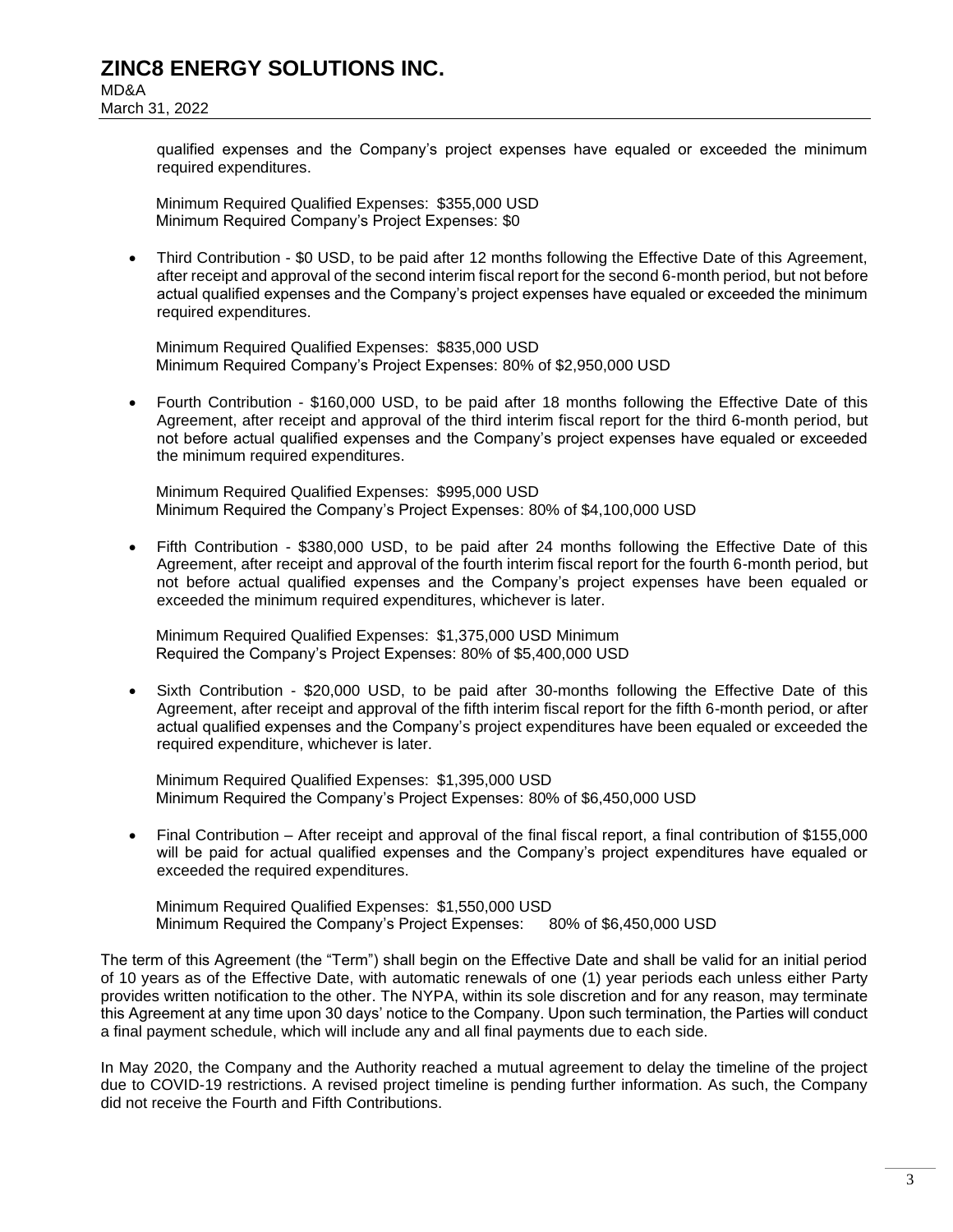MD&A March 31, 2022

#### **DISCUSSION OF OPERATIONS**

#### **Three months ended March 31, 2022**

The Company recorded net loss of \$2,366,593 (\$0.02 per share) for the three months ended March 31, 2022 as compared to net loss of \$1,851,643 (\$0.01 per share) for the three months ended March 31, 2021.

The change is due to the following:

- Amortization expense increased to \$179,200 (2021 \$47,574) as the Company incurred leasehold improvement expenditures and added multiple equipment leases.
- General and administrative expenses increased to \$163,116 (2021 \$68,867) primarily related to the cost of the additional warehouse lease
- Marketing expenses decreased to \$145,954 (2021 \$258,110) as the Company engaged fewer external consultants.
- Management fees increased to \$182,398 (2021 \$137,158) and include compensation to the CFO, CEO and the Board of Directors.
- Research and development increased to \$1,375,712 (2021 \$1,084,793) as the Company continues to advance the Zinc-Air technology.
- Payroll expense increased to \$103,385 (2021 \$66,941) as the Company increased staff in 2022.

#### **RESEARCH AND DEVELOPMENT**

In order to execute the Company's business strategy, Zinc8 focusses heavily on research and development. During the three months ended March 31, 2022, the Company incurred \$1,375,712 (2021 - \$2,717,795) of research and development expense. A breakdown of research and development expenditures during the three months ended March 31, 2022 and 2021 are as follows:

|                  | <b>March 31, 2022</b> | March 31, 2021 |
|------------------|-----------------------|----------------|
|                  |                       |                |
| <b>Materials</b> | 221,957               | 344,331        |
| Operations       | 130,262               | 43,427         |
| Personnel        | 996,591               | 688,588        |
| Testing          | 26,902                | 8,447          |
|                  | 1,375,712             | 1,084,793      |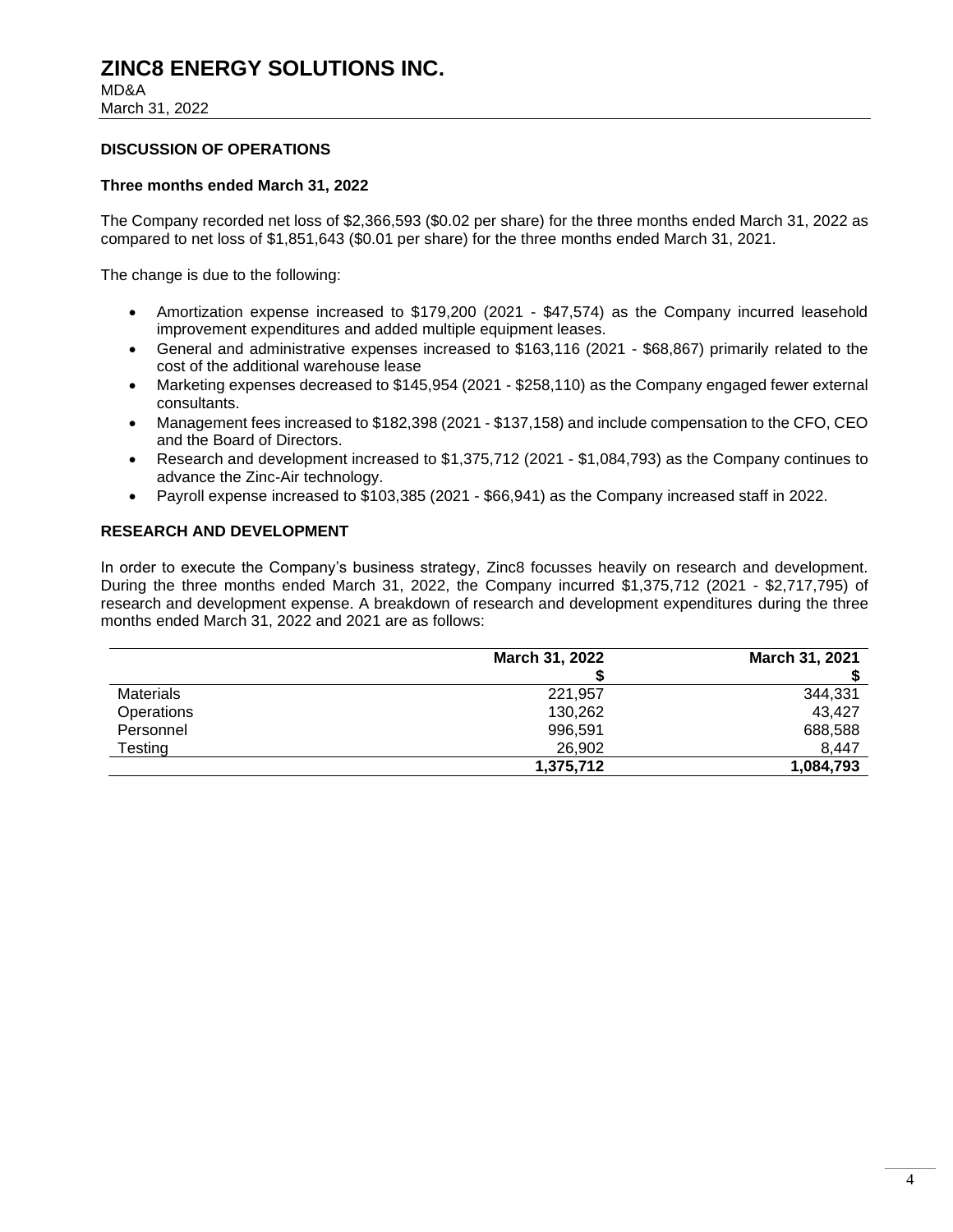MD&A March 31, 2022

### **SUMMARY OF QUARTERLY RESULTS**

The following table sets out financial information for the past eight quarters:

|                                     | Three Months Ended (\$) |                      |                       |                         |
|-------------------------------------|-------------------------|----------------------|-----------------------|-------------------------|
|                                     | March 31,<br>2022       | December 31,<br>2021 | September 30,<br>2021 | <b>June 30,</b><br>2021 |
| Net and comprehensive income (loss) | (2,287,441)             | (7,655,688)          | (1,651,389)           | (5, 113, 523)           |
| Basic and diluted loss per share*   | (0.02)                  | (0.05)               | (0.01)                | (0.04)                  |
| Total assets                        | 10,506,782              | 12,890,408           | 20.424.952            | 21,212,639              |
| Working capital (deficit)           | 7,515,385               | 9,909,820            | 11,552,367            | 13,491,845              |

|                                   | Three Months Ended (\$) |                      |                       |                         |
|-----------------------------------|-------------------------|----------------------|-----------------------|-------------------------|
|                                   | March 31,<br>2021       | December 31,<br>2020 | September 30,<br>2020 | <b>June 30,</b><br>2020 |
| Net and comprehensive income      | (1,851,643)             | (1,773,883)          | (610, 852)            | (2,316,114)             |
| Basic and diluted loss per share* | (0.01)                  | (0.02)               | (0.01)                | (0.03)                  |
| Total assets                      | 22,340,197              | 7,181,613            | 6,628,246             | 6,425,973               |
| Working capital                   | 15,524,331              | 328,464              | 126,557               | (1,083,498)             |

\* No exercise or conversion is assumed during the periods in which a loss is incurred, as the effect is anti-dilutive.

The increase in loss for the quarter ended December 31, 2021, was primarily due to an impairment of intangible expense of \$4,950,134.

The increase in loss for the quarter ended June 30, 2021, was primarily related to \$3,719,100 in share-based compensation expense related to the grant of 7,250,000 options.

#### **OUTSTANDING SHARE DATA**

The Company has authorized unlimited common shares without par value.

All share information is reported as of May 27, 2022, in the following table:

| <b>Type of Security</b>                                        | <b>Number</b> |
|----------------------------------------------------------------|---------------|
| Issued and outstanding common shares                           | 152,218,629   |
| Stock options with a weighted average exercise price of \$0.45 | 13,712,430    |
| Warrants with a weighted average exercise price of \$0.35      | 9,795,188     |
| <b>RSUs</b>                                                    | 6,150,000     |
| Total                                                          | 181,776,247   |

#### **TRANSACTIONS WITH RELATED PARTIES**

Key management includes the CFO, CEO, VP of Engineering and the Board of Directors. Compensation paid to key management for the three months ended March 31, 2022 and 2021 was as follows:

|                              | 2022    | 2021    |  |
|------------------------------|---------|---------|--|
|                              |         |         |  |
| Management fees <sup>1</sup> | 173,500 | 128,500 |  |
| Payroll expense <sup>2</sup> | 112,500 | 55,000  |  |
|                              | 286,000 | 184,500 |  |

1 Includes fees paid to CEO Ron MacDonald and Directors: Charn Deol, Sean Charland and Dave Hodge 2 Includes fees paid to VP of Engineering Tristan Sloan, the CFO Sorin Spinu and CTO Simon Fan

A company related by common directors charged marketing fees of \$nil (2021 - \$25,000) and rent of \$3,000 (2021 - \$3,000) during the three months ended March 31, 2022.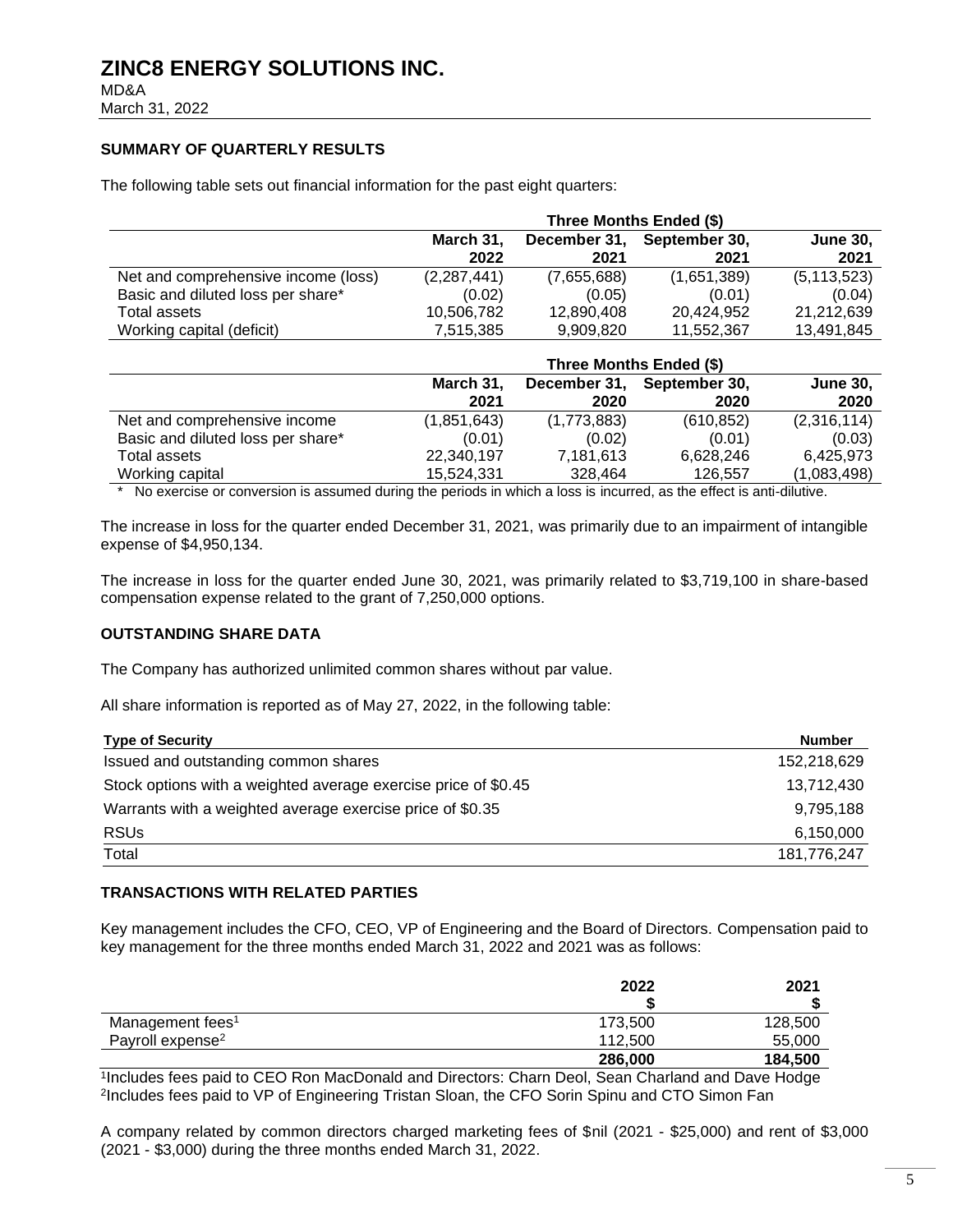MD&A March 31, 2022

As at March 31, 2022, the Company had \$nil (2021 - \$nil) owing to other related parties included in accounts payable and accrued liabilities.

All related party transactions are in the normal course of operations and have been measured at the agreed to amounts, which is the amount of consideration established and agreed to by the related parties.

### **LIQUIDITY AND CAPITAL RESOURCES**

As at March 31, 2022, the Company had working capital of \$7,515,385 (December 31, 2021 – \$9,909,820), has not generated any revenue from operations and has an accumulated deficit of \$36,462,463 (December 31, 2021 - \$34,095,870).

To date the Company has been funded through government grants and shareholder funding for research and development. As at March 31, 2022, the Company had sufficient funds to cover working capital expenditures for the next 12 months. However, the Company will need additional funding to continue the development of its zincair technology. In order to execute the Company's business strategy the Company will need to continue capital development through research and development. The Company expects to fund its future capital requirements through additional government grants and shareholder funding. The circumstances that could affect such sources of financing include those set out under "*Risk Factors*" in the accompanying Circular. See also the "*Financial Instrument*s" section of this MD&A.

#### **FINANCING ACTIVITIES AND CAPITAL EXPENDITURES**

There were no financings during the period ended March 31, 2022.

On February 24, 2021, the Company closed a private placement offering of 28,750,000 common shares at a price of \$0.54 per share for gross proceeds of \$15,525,000. The Company incurred cash issue costs of \$1,014,230 and issue 1,725,000 compensation warrants with each compensation warrant exercisable at a price of \$0.54 per warrant until February 24, 2023. The Company fair valued the warrants at \$889,594 using the Black-Scholes option pricing model based on the following assumptions: risk free rate – 0.23%; expected dividend - nil; expected life – 2 years; expected volatility – 138%.

During the three months ended March 31, 2022, the Company incurred \$271,845 (March 31, 2021 - \$62,899) of equipment acquisition costs.

#### **OFF-BALANCE SHEET ARRANGEMENTS**

The Company does not utilize off-balance sheet transactions.

#### **PROPOSED TRANSACTIONS**

The Company has no proposed transactions that will materially affect the performance of the Company.

#### **ACCOUNTING POLICIES**

The Company uses the same accounting policies and methods of computation as in the condensed interim financial statements for the three months ended March 31, 2022.

#### **FINANCIAL INSTRUMENTS**

### **Fair Values**

The Company has classified fair value measurements of its financial instruments using a fair value hierarchy that reflects the significance of inputs used in making the measurements as follows:

• Level 1:Valuation based on quoted prices (unadjusted) in active markets for identical assets or liabilities;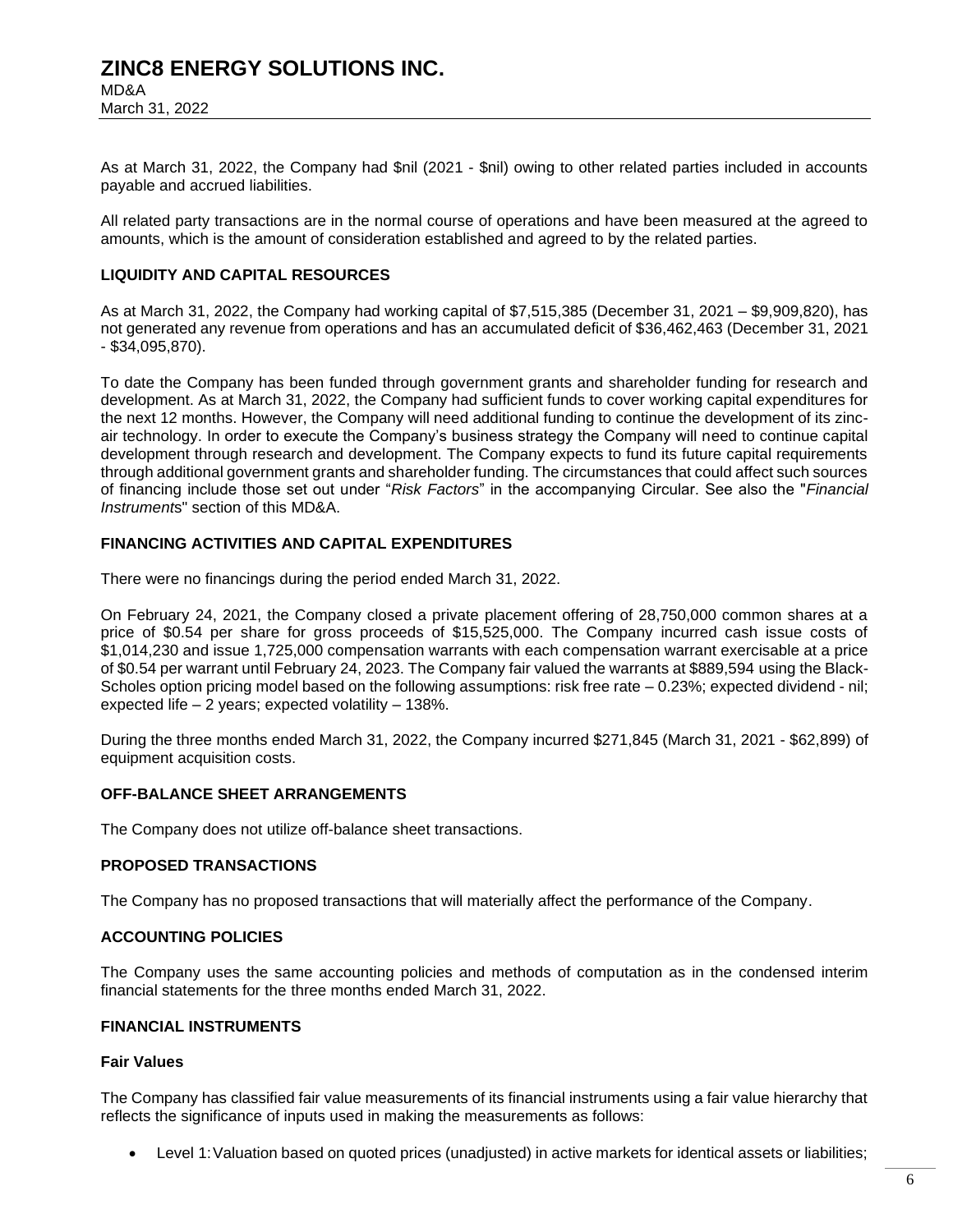MD&A March 31, 2022

- Level 2:Valuation based on directly or indirectly observable inputs in active markets for similar assets or liabilities, other than Level 1 prices, such as quoted interest or currency exchange rates; and
- Level 3: Valuation based on significant inputs that are not derived from observable market data, such as discounted cash flow methodologies based on internal cash flow forecasts.

As at March 31, 2022, the fair values of financial instruments measured on a recurring basis include cash and restricted cash, determined based on Level 1 inputs and consisting of quoted prices in active markets for identical assets. The fair values of other financial instruments, which include accounts receivable, accounts payable and accrued liabilities, loans payable, approximate their carrying values due to the relatively short-term maturity of these instruments. Lease liabilities are measured at amortized costs using effective interest rate.

### **Liquidity Risk**

Liquidity risk is the risk that the Company will not be able to meet its financial obligations as they fall due. The Company currently settles its financial obligations out of cash. The ability to do this relies on the Company raising equity financing in a timely manner and by maintaining sufficient cash in excess of anticipated needs. As at March 31, 2022, the Company had working capital of \$7,515,385 (December 31, 2021 – \$9,909,820).

### **Credit Risk**

Credit risk is the risk of financial loss to the Company if a customer or counterparty to a financial instrument fails to meet its contractual obligations. The Company's cash is largely held in large Canadian financial institutions. The Company does not have any asset-backed commercial paper. The Company's receivables consist of GST receivable due from the Federal Government of Canada. The Company has not experienced any significant credit losses and believes it is not exposed to any significant credit risk.

#### **Interest Rate Risk**

Interest rate risk is the risk that the fair value or future cash flows of a financial instrument will fluctuate because of changes in market interest rates. Financial assets and liabilities with variable interest rates expose the Company to cash flow interest rate risk. The Company does not hold any financial liabilities with variable interest rates. The Company does maintain bank accounts which earn interest at variable rates but it does not believe it is currently subject to any significant interest rate risk.

#### **Foreign Currency Exchange Rate Risk**

The Company's functional and reporting currency is the Canadian dollar and major purchases are transacted in Canadian dollars. As a result, the Company's exposure to foreign currency risk is minimal.

#### **RISKS AND UNCERTAINTIES**

Risk is inherent in all business activities and cannot be entirely eliminated. The Company's goal is to mitigate the risks arising from business activities, the markets and political environments in order to sustain and develop the Company's operations. The risks and uncertainties described in the accompanying Circular under "*Risk Factors*" are considered by management to be the most important in the context of the Company's business. Such risks and uncertainties are not inclusive of all risks and uncertainties the Company may be subject to and other risks may apply.

#### **FINANCIAL AND DISCLOSURE CONTROLS AND PROCEDURES**

In connection with National Instrument 52-109 (Certification of Disclosure in Issuer's Annual and Interim Filings) ("NI 52-109"), the Chief Executive Officer and Chief Financial Officer of the Company have filed a Venture Issuer Basic Certificate with respect to the financial information contained in the condensed interim consolidated financial statements for the three months ended March 31, 2022, and this accompanying MD&A (together the "Interim Filings").